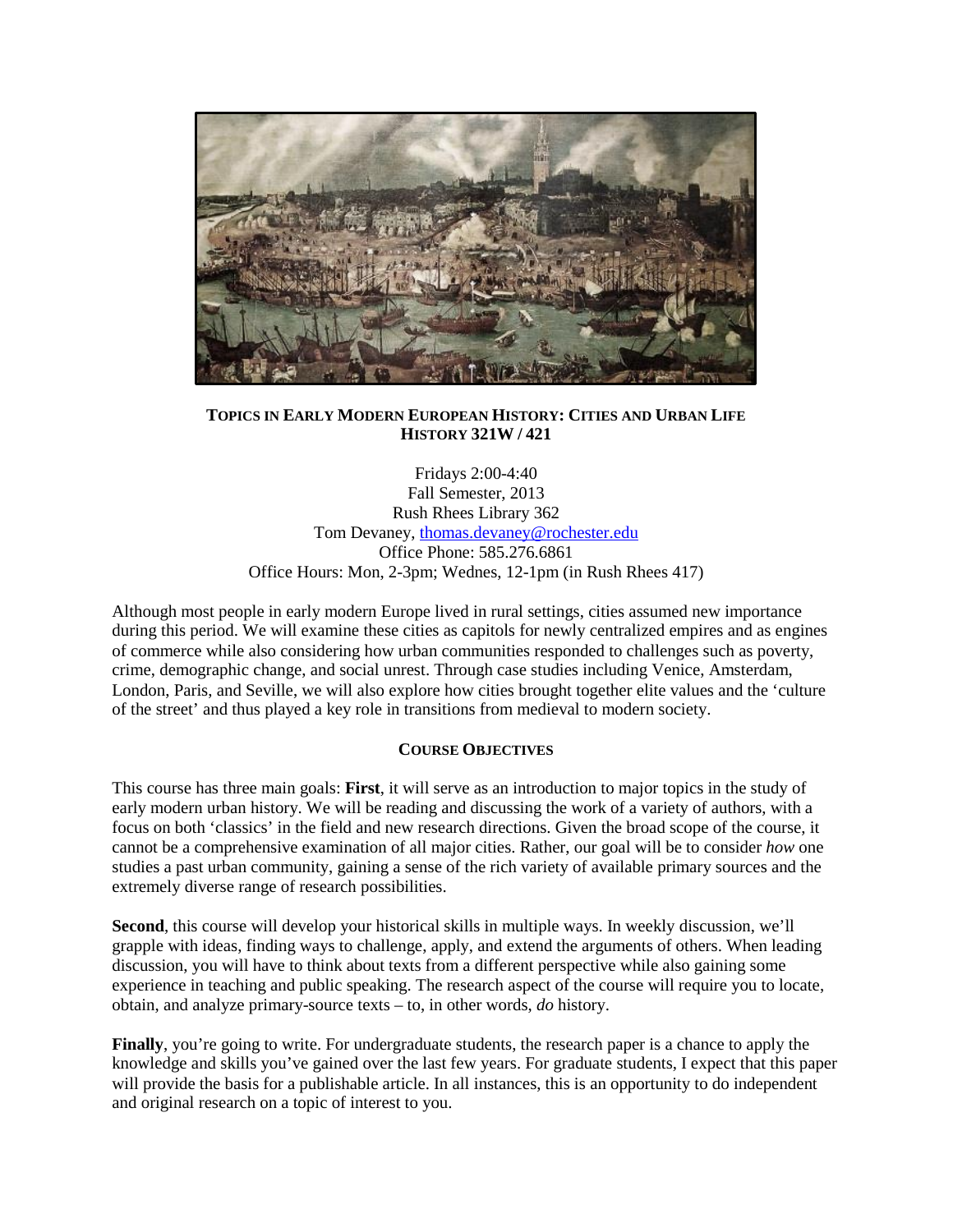### **COURSE INFORMATION**

*Communication:* Please come speak with me if you have any questions or concerns about the class. I can be more understanding of your needs if you bring them to my attention before they become a serious problem. I am available during regular office hours without an appointment. If you cannot make posted hours, please contact me to schedule a better time. You may also speak to me by e-mail or phone.

*Attendance:* Attendance at all class meetings is mandatory. More than three unexcused absences will lower your grade for the course by ½ letter grade (e.g. from a B to a B-); each further absence will result in an additional ½ grade deduction. I reserve the right to withdraw students who have missed six or more meetings from the class. If you must miss class for an unavoidable reason, please let me know in advance.

*Accommodations:* I encourage you to talk with me about any concern or situation that affects your ability to complete your academic work successfully. Students requiring classroom accommodations should contact the Center for Excellence in Teaching and Learning, 1-154 Dewey Hall, 585-275-9049. You can learn more about the accommodation process at: [www.rochester.edu/college/cetl/undergraduate/disability.](http://www.rochester.edu/college/cetl/undergraduate/disability)

*Academic Honesty:* All assignments and activities associated with this course must be performed in accordance with the University of Rochester's Academic Honesty Policy. More information is available at[: www.rochester.edu/college/honesty/.](http://www.rochester.edu/college/honesty/) You are encouraged to discuss course readings/assignments with your colleagues. However, all written work must be done independently.

*Writing Help:* We will discuss each writing assignment in detail during class. I am also always willing to talk about writing assignments individually: to help you plan an essay, work through the process, or go over a past paper. I strongly encourage all students to take advantage of this by coming to office hours. Another very useful resource is the U of R Writing and Speaking Center, which is dedicated to helping writers at all skill levels to improve. You can reach them at 273-3577, by stopping by Rush Rhees G-121, or by scheduling an appointment at [http://writing.rochester.edu/help/index.html.](http://writing.rochester.edu/help/index.html)

# **READINGS**

The course texts (listed below) are available for purchase at the bookstore or online. In addition, we will read a variety of short pieces (articles and book chapter) that are available on BlackBoard under the 'reserve readings' tab.

# *Required*

- Robert Jütte, *Poverty and Deviance in Early Modern Europe* (Cambridge, 1994) ISBN 9780521423229
- James Farr, *Artisans in Europe, 1300-1914* (Cambridge, 2000) ISBN 9780521429344
- Mary Lindemann, *Medicine and Society in Early Modern Europe*, 2nd Edition (Cambridge, 2011) ISBN 9780521732567
- Nicholas Terpstra, *Lost Girls: Sex and Death in Renaissance Florence* (Baltimore, 2012) ISBN 9781421407722

*Recommended* (despite what the bookstore might say)

• Kate L. Turabian, *A Manual for Writers of Research Papers, Theses, and Dissertations*,  $8^{th}$ Edition (Chicago, 2013) ISBN 9780226816388

For those with less background in early modern European history, a useful general survey text is Merry E. Wiesner-Hanks, *Early Modern Europe, 1450-1789* (Cambridge, 2006) ISBN 9780521005210.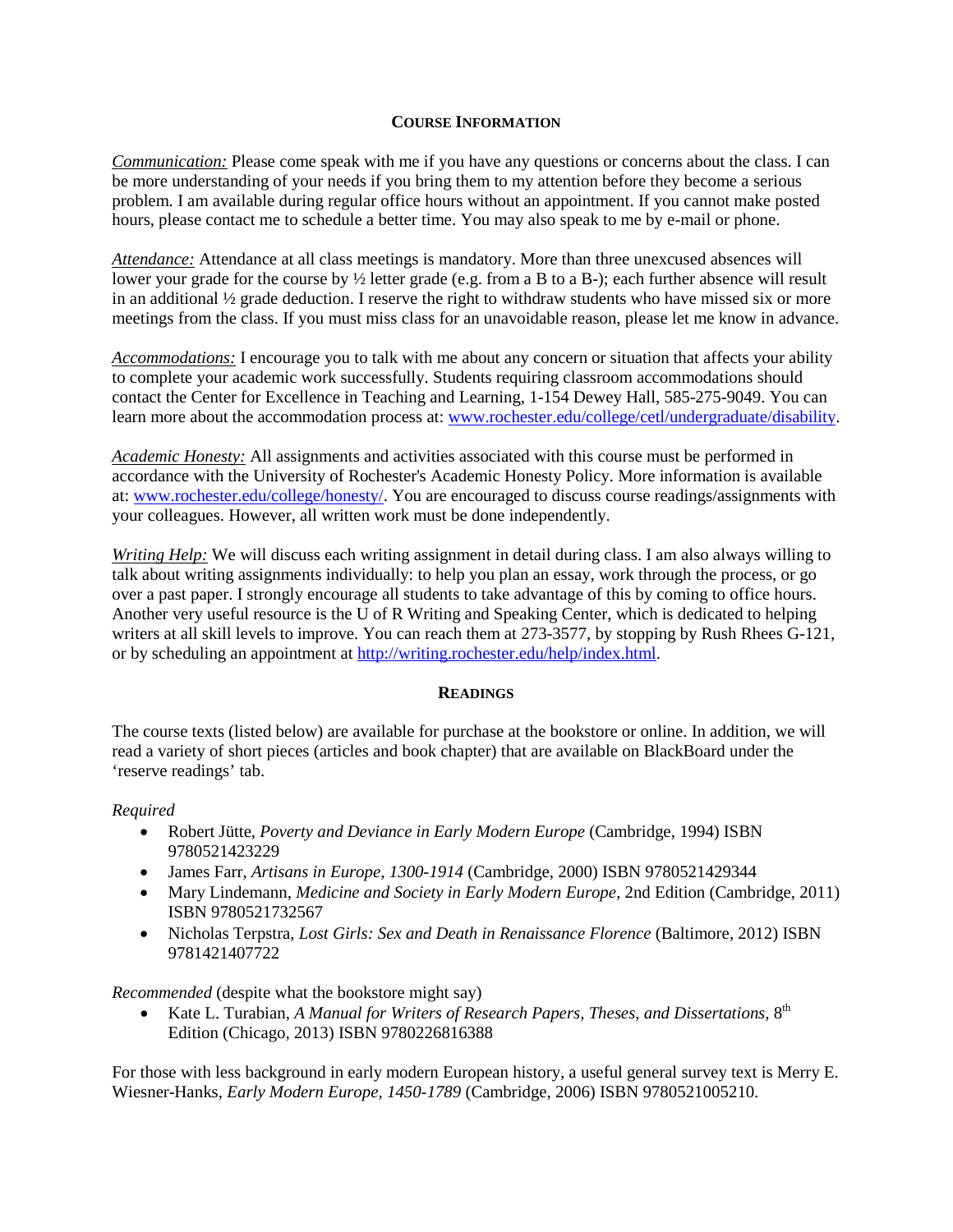#### **ASSIGNMENTS**

*Writing*: In this course, you will write four briefs (1 page each), an analysis of a primary-source text (5 pages), and a substantial research paper (~20-25 pages). Brief descriptions of these projects are below; more details will follow. All papers must be double-spaced in 12 point type, have 1 inch margins on all sides, and have page numbers. Make sure to proofread your papers yourself for grammatical and spelling errors. Don't rely on spell-check; it misses far too many common errors.

*Briefs*: These are concise and critical responses to the day's readings that explore issues, themes, or ideas that strike you as noteworthy for whatever reason. Each brief should develop an argument centered on a single concept from one of the readings (it is often more useful to consider a section or even a short passage than to try to address the entire text). You might also compare the reading for the day with other texts we've encountered or relate it to larger questions that have come up in our discussions. The purpose of this assignment is twofold. First, it is excellent practice for identifying relevant aspects of the reading, for writing concisely, and for developing coherent and focused written arguments. Second, your briefs should provide you with observations and questions that you can contribute to class discussion. Since these are meant, in part, to stimulate discussion, I will not accept late briefs. I'll circulate a schedule of staggered brief due dates soon.

*Primary source analysis*: Find a primary source (or more than one, if you like) that illuminates or contributes to your understanding of a single city in relation to any of the readings in the syllabus. It could be a sermon, pamphlet, chorography, royal proclamation, civic proclamation, company charter, broadside, map, poem, or work of literature. Find out what you can about the author (which might be a corporate author) and the intended audience(s). Was it a response to another text? Did anyone respond to your text? How did its urban context impact its presentation or content? What knowledge are its readers assumed to have? How might it problematize, clarify, and/or qualify what we've read as a group?

*Research paper:* The major written component of this course is a research paper on a city and topic chosen in consultation with me. You have a good deal of leeway in this choice so long as it's feasible and connected in some way to questions of urban history. Your research should focus on a range of primary source materials. This means several things. First, a convincing, well-crafted research paper does not emerge fully formed at the end of the semester. You must get an early start on locating and exploring the documents in order to build and analyze your evidence. Second, despite the popular image of historians as working alone in the archives, you'll need to draw upon others. I'm one resource. Alan Unsworth, the history research librarian, is another. You can contact him via the Reference Desk or by email/phone: aunsworth@library.rochester.edu/ 585-275-9298. Other people may be of assistance as well, depending on your topic.

To ensure that you'll be in a position to write the most effective paper possible, there are a number of waypoints during the semester. Some of these are informal and oral, some require a written component. I'll give further details about all of these as they get closer. In addition to what's listed below, we'll do a brief check-in most weeks in class.

- On **Sept 25**, you'll give a brief oral introduction to a city of your choice,
- By **October 2**, you will meet with me to discuss possible topics.
- On **October 16**, you'll submit a 3-4 page proposal and annotated bibliography.
- On **November 25**, you'll submit (via email) a draft of your paper for peer and professor review
- On **Dec. 4**, you'll submit a peer-review of another person's draft.
- On **Dec. 4 or 11**, you'll give a presentation of your research findings in class.
- On **Dec. 18**, your final paper is due.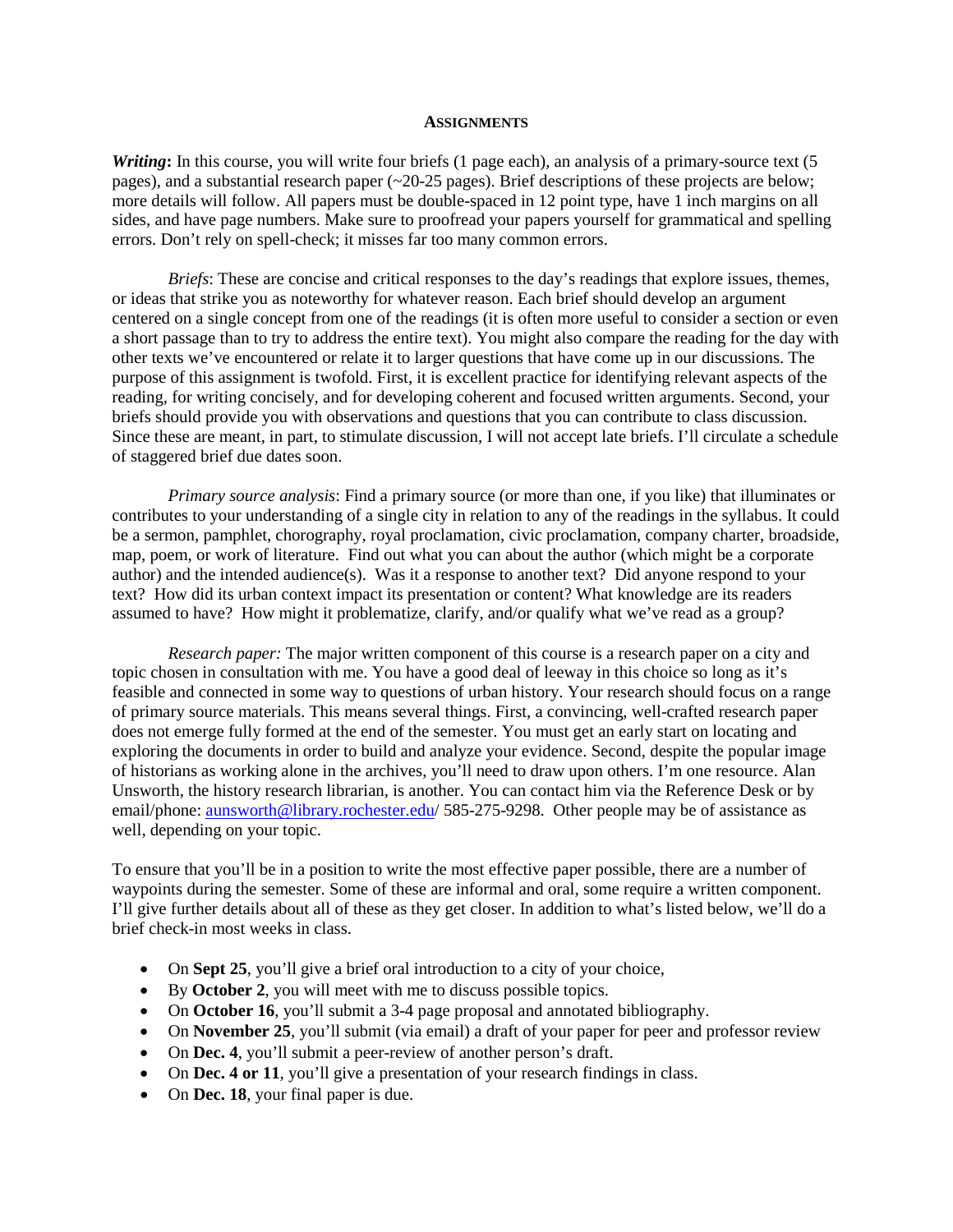*Class Participation***:** This is a seminar, and a small one. If it is to be pleasant and productive, you must attend all class meetings and come having read the assigned texts and prepared to discuss them. Simple attendance is not enough; there is no such thing as passive participation. I expect and encourage a diversity of perspectives, as well as honest and respectful disagreement. If you are having difficulties speaking up in class, please come see me and we will develop some strategies together.

*Discussion leadership*: At least once during the course (but more likely twice), you will be in charge of leading the class discussion. Doing this effectively requires careful preparation. In addition to reading the texts thoroughly and thoughtfully, you'll need to generate questions meant to both encourage discussion and lead the class toward an in-depth understanding of the text. You will also need to anticipate aspects of the reading that may be particularly challenging, confusing, or controversial. Don't ignore these—there's a good chance, in fact, that those will be the most interesting bits to discuss. You should plan on meeting with me a few days before you're scheduled to lead discussion so that we can discuss strategies to ensure a lively debate.

#### **GRADING**

Participation and attendance: 30% Discussion leadership: (included in participation) Briefs 15% (3.75% each) Primary source analysis: 10% Research project: 45% [oral intro to city (included in participation); proposal & annotated bibliography (5%); draft (5%); peerreview (5%); research presentation  $(5\%)$ ; final paper (25%)]

### **SCHEDULE OF MEETINGS AND READINGS**

### **F Sept 6: Intro**

Christopher Friedrichs, *The Early Modern City* (London, 1995), 3-42.

Fernand Braudel, "Towns and Cities," from *The Structures of Everyday Life* (New York, 1972), 479-558.

Paul M. Hohenberg and Lynn Hollen Lees, "Introduction: Urbanization in [Perspective,](http://www.history.umd.edu/Faculty/BCooperman/EarModCity/Hoh-Leesintro.pdf)" from *The Making of Urban Europe 1000-1950* (Cambridge MA, 1985), 1-21.

### **F Sep 13: Urban spaces**

Martha Howell, "The Spaces of Late Medieval Urbanity," in *Shaping Urban Identity in Late Medieval Europe*, ed. Marc Boone and Peter Stabel (Leuven, 2000), 3-23.

John Najemy, "Florentine Politics and Urban Spaces." In *Renaissance Florence: a social history*, ed. Roger J. Crum and John T. Paoletti, (Cambridge, 2006), 19-54.

Jill Burke, "Visualizing Neighborhood in Renaissance Florence." *Journal of Urban History* 32, no. 5 (2006): 693-710.

### **Extra:**

Richard Kagan, *Urban Images of the Hispanic World*, *1493-1793* (Yale, 2000), 19-44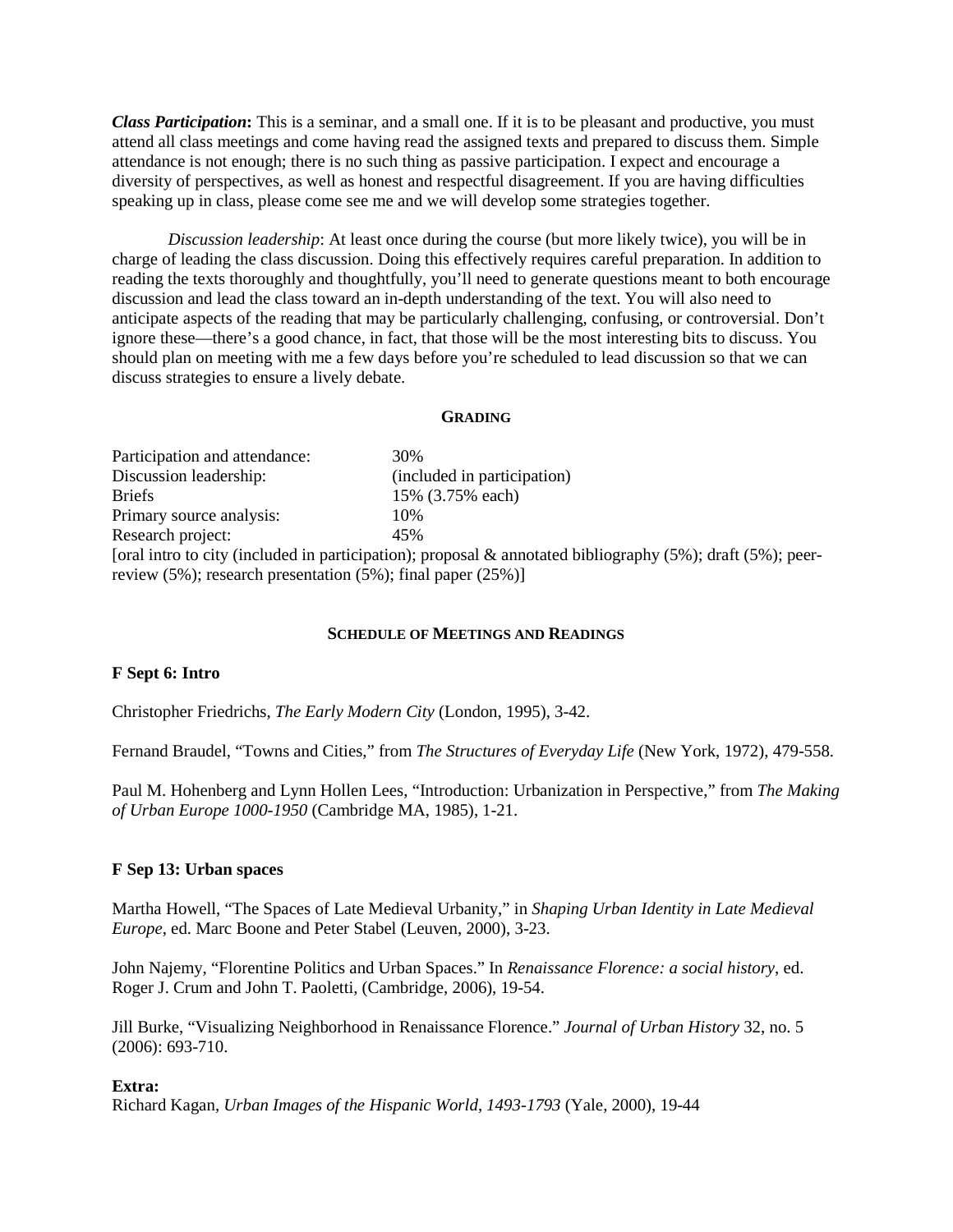Spiro Kostof, "The Walled Edge" and "The Street," in *The City Assembled: The Elements of Urban Form through History* (Boston, 1992), 26-39 and 189-95.

### **F Sep 20: The senses**

Mark Jenner, "Follow Your Nose? Smell, Smelling, and Their Histories," *The American Historical Review* 116.2 (April, 2011): 335-351.

Joseph Wheeler, "Stench in sixteenth-century Venice," in *The city and the senses: urban culture since 1500*, ed. Alexander Cowan and Jill Steward (Ashgate, 2007)

Niall Atkinson, "Sonic Armatures: Constructing an Acoustic Regime in Renaissance Florence," *Senses and Society*, 7.1 (2012): 39-52.

Ulf Strohmayer, "Engineering Vision in Early Modern Paris," in *The city and the senses: urban culture since 1500*, edited by Alexander Cowan and Jill Steward (Ashgate, 2007), 75-92.

# **F Sep 27: Home and Work (oral intro to city of your choice)**

James Farr, *Artisans in Europe, 1300-1914* (Cambridge, 2000), entire

### **Philippe Ariès, "The Family and the City,"** *Daedalus* **106 (1977): 227-35.**

Robert Darnton, "Workers Revolt: the Great Cat Massacre on the rue Saint-Séverin," in *The Great Cat Massacre and other Episodes in French Cultural History* (Basic Books, 1999), 75-104.

Merry Wiesner Wood, "Paltry Peddlers or Essential Merchants? Women in the Distributive Trades in Early Modern Nuremberg," *Sixteenth Century Journal* 12.2 (1981): 3-13.

### **Extra:**

Robert Davis. "Arsenal and *Arsenalotti*: Workplace and community in Seventeenth-Century Venice," in T. Safley and L. Rosenband, eds. *The Workplace before the Factory: Artisans and Proletarians, 1500- 1800* (Cornell, 1993), 180-203.

Monica Chojnacka, *Working women of early modern Venice* (Baltimore, 2001), 1-25.

### **F Oct 4: Crime and Order (by now, you should have met with me to discuss topics)**

Robert Jütte, *Poverty and Deviance in Early Modern Europe* (Cambridge, 1994), entire

J.M. Beattie, "The Pattern of Crime in England 1660-1800" *Past and Present* 62 (1974): 47-95

Pieter Spierenburg. "Faces of Violence: Homicide Trends and Cultural Meanings: Amsterdam, 1413- 1816," *Journal of Social History* 27 (No. 4, 1994), 701-16.

**Extra:**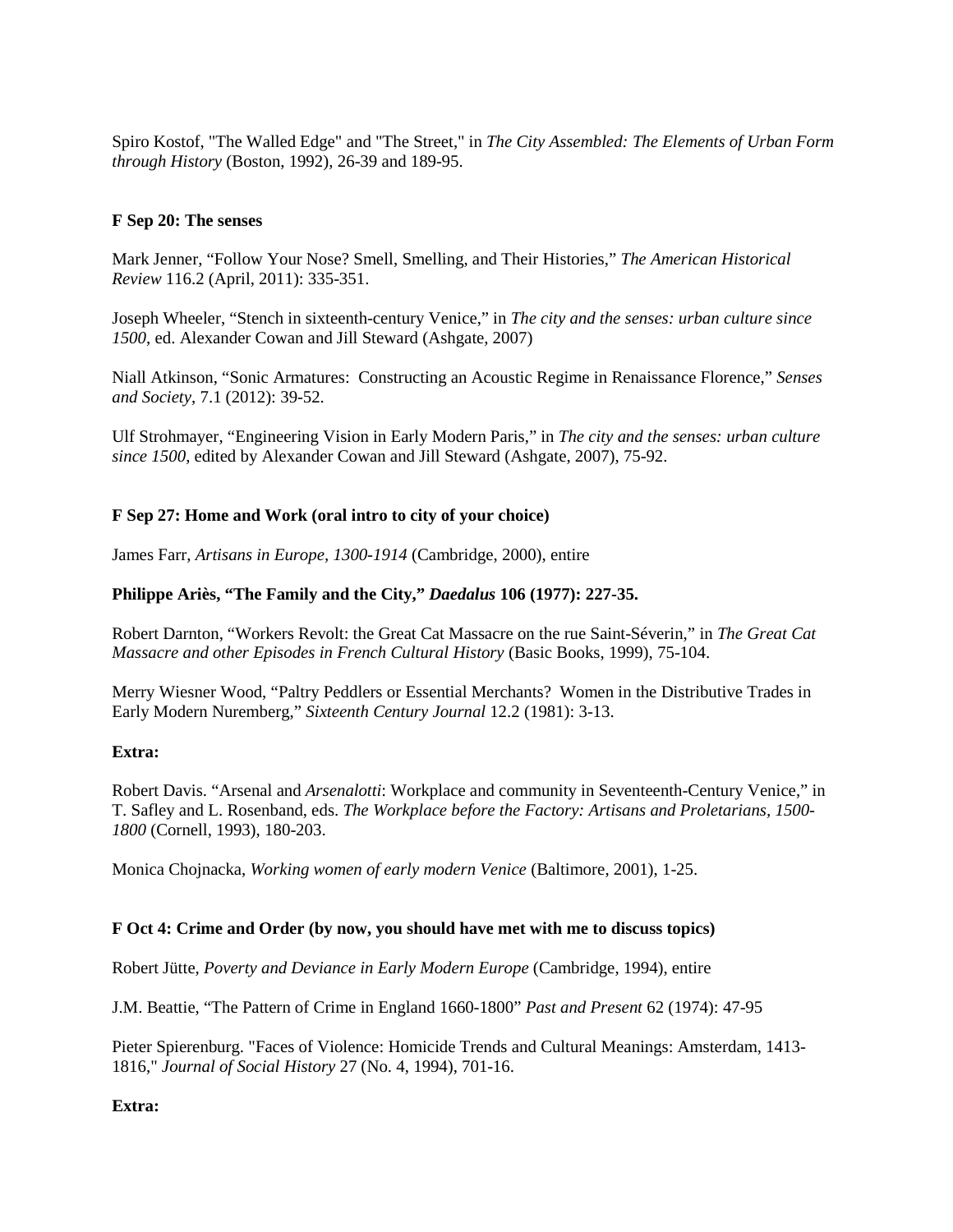Mary Elizabeth Perry, *Crime and Society in Early Modern Seville* (University Press of New England, 1980) <http://libro.uca.edu/perry/seville.htm>

Steven Hughes, "Fear and Loathing in Rome and Bologna," *Journal of Social History* (Fall, 1987): 97- 116.

Riitta Laitinen & Dag Lindström, "Urban Order and Street Regulation in Seventeenth-Century Sweden," *Journal of Early Modern History* 12 (2008): 257-87.

# **F Oct 11: Public Health**

Mary Lindemann, *Medicine and Society in Early Modern Europe*, 2nd Edition (Cambridge, 2010)

Kristy Wilson Bowers, "Balancing Individual and Communal Needs: Plague and Public Health in Early Modern Seville," *Bulletin of the History of Medicine* 81.2 (Summer 2007): 335-358

Jane L. Stevens Crawshaw, *Plague Hospitals: Public Health for the City in Early Modern Venice* (Ashgate, 2012), 39-78 and 205-32,

# **F Oct 18: Cities within Cities: Integration and Separation (proposal and annotated bibliography)**

Adam Sutcliffe, "The Boundaries of Community: Urban Space and Intercultural Interaction in Early Modern Sephardi Amsterdam and London." In *The Dutch Intersection: the Jews and the Netherlands in Modern History*, ed. Yosef Kaplan (Brill, 2008), 19-32.

David B. Ruderman, "The Ghetto and Jewish Cultural Formation in Early Modern Europe: Towards a New Interpretation," In *Jewish Literatures and Cultures: Context and Intertext*, ed. Anita Norich and Yaron Z. Eliav (Society of Biblical Lit, 2008), 117-28.

**David Garrioch,** *Neighbourhood and Community in Paris, 1740-1790* **(CUP, 2002), chap. 4, "Religion," pp. 149-68.**

**Lena Orlin, "Temporary Lives in London Lodgings,"** *Huntington Library Quarterly* **71 (2008): 219- 42.**

# **Extra:**

Dean Phillip Bell, "Jewish Communities in Central Europe in the Sixteenth Century." In *Defining Community in Early Modern Europe*, ed. Michael Halvorson and Karen E. Spierling (Ashgate, 2008), 143-62.

Kenneth R. Stow, "Stigma, Acceptance and the end of Liminality: Jews and Christians in Early Modern Italy." In *At the margins: minority groups in premodern Italy*, ed. Stephen J. Milner (U of Minnesota Press, 2005), 71-92.

Tony Kushner, "A Tale of Two Port Jewish Communities: Southampton and Portsmouth Compared," in *Port Jews: Jewish communities in cosmopolitan maritime Trading Centres, 1550-1950*, ed. David Cesarani (Routledge, 2002), 87-110.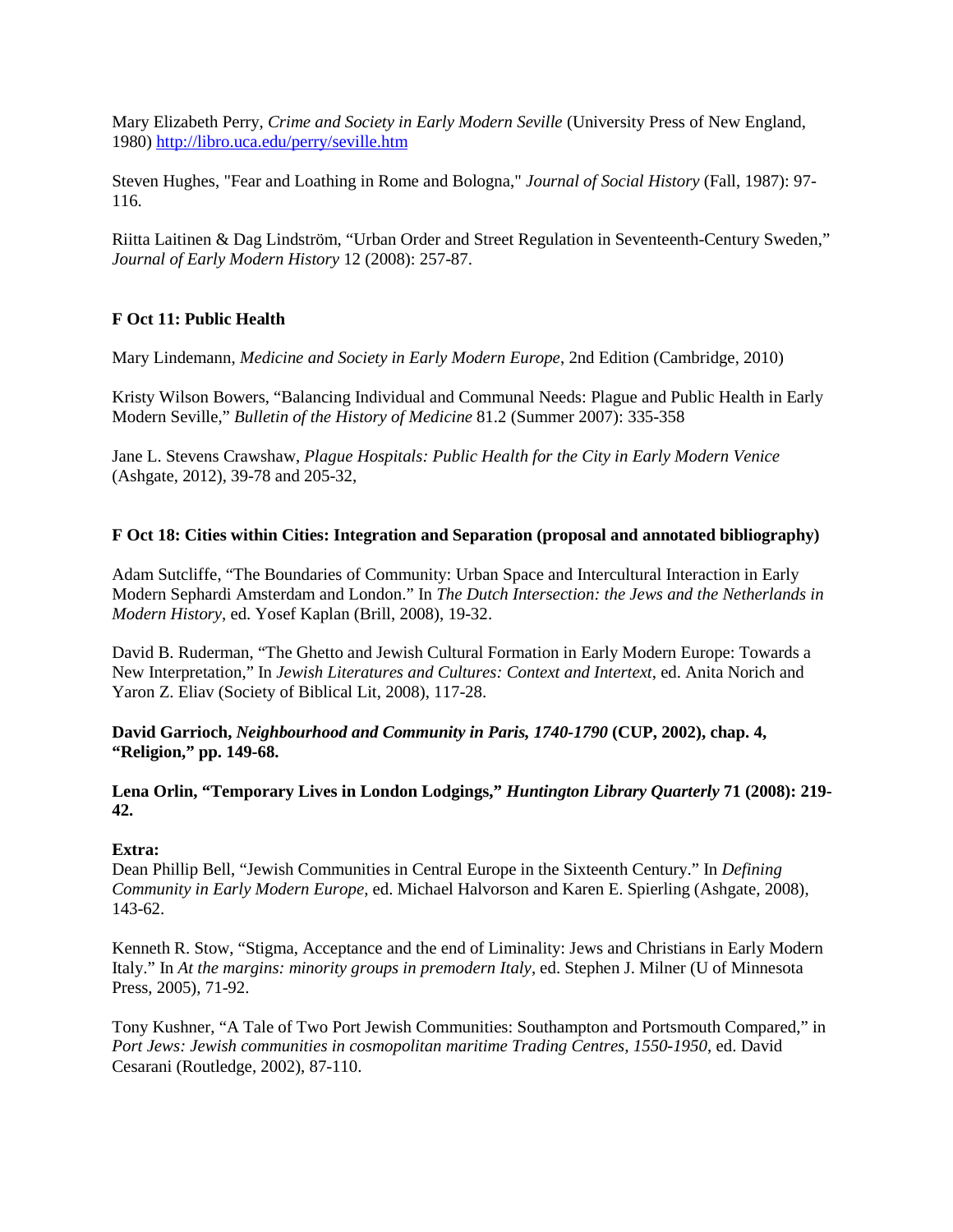## **F Oct 25: Women's Communities**

Nicholas Terpstra, *Lost Girls: Sex and Death in Renaissance Florence* (Baltimore, 2010), entire.

Elizabeth Cohen, "To Pray, To Work, To Hear, To Speak: Women in Roman Streets c. 1600." *Journal of Early Modern History* 12 (September 2008): 289-311.

Laura Gowing, "Giving Birth at the Magistrate's Gate: Single Mothers in the Early Modern City." In *Women, identities and communities in early modern Europe*, ed. Susan Broomhall and Stephanie Tarbin (Ashgate, 2008), 137-52.

### **Extra:**

Laura Gowing, "'The Freedom of the Streets': Women and Social Space, 1560-1640." In *Londinopolis: essays in the cultural and social history of early modern London*, ed. Mark S. R. Jenner and Paul Griffiths (Manchester, 2000), 130-53.

Amanda Flather, *Gender and space in early modern England* (Boydell & Brewer, 2007), 1-16, 17-38.

Sharon T. Strocchia, "Sisters in spirit: the nuns of Sant'Ambrogio and their consorority in early sixteenthcentury Florence." *The Sixteenth Century Journal* 33 (2002): 735-767.

## **F Nov 1: Spectacle, Community, and Violence (primary source analysis)**

Robert Darnton, "A Bourgeois Puts his World in Order: The City as a Text," in *The Great Cat Massacre and other Episodes in French Cultural History* (Basic Books, 1999), 107-143.

Natalie Z. Davis, "The Rites of Violence: Religious Riot in sixteenth-century France," *Past and Present* 59 (1975): 51-90.

Teofilo Ruiz, "Elite and Popular Culture in Late Fifteenth-Century Castilian Festivals: the Case of Jaén," in *City and Spectacle in Medieval Europe*, ed. Barbara Hanawalt and Kathryn Reyerson (Minneapolis, 1994), 296-318.

David Rosenthal, "Big Piero, the Empire of the Meadow, and the Parish of Santa Lucia." *Journal of Urban History* 32, no. 5 (2006): 677.

### **Extra:**

Peter Burke, *Popular Culture in Early Modern Europe*, 3rd edn. (Ashgate, 2009), 255-86.

Janine Estèbe, "The Rites of Violence: Religious Riot in Sixteenth-Century France: A Comment," *Past and Present* 67 (1975): 127-30; and N.Z. Davis, "The Rites of Violence: Religious Riot in Sixteenth-Century France: A Rejoinder," *Past and Present* 67 (1975): 131-135)

Natalie Z. Davis, "The Sacred and the Body Social in Sixteenth-Century Lyon," *Past and Present* 90 (1981): 40-70.

Natalie Z. Davis, "The Reasons of Misrule: Youth Groups and Charivaris in Sixteenth-Century France," *Past and Present* 50.1 (1971): 41-75.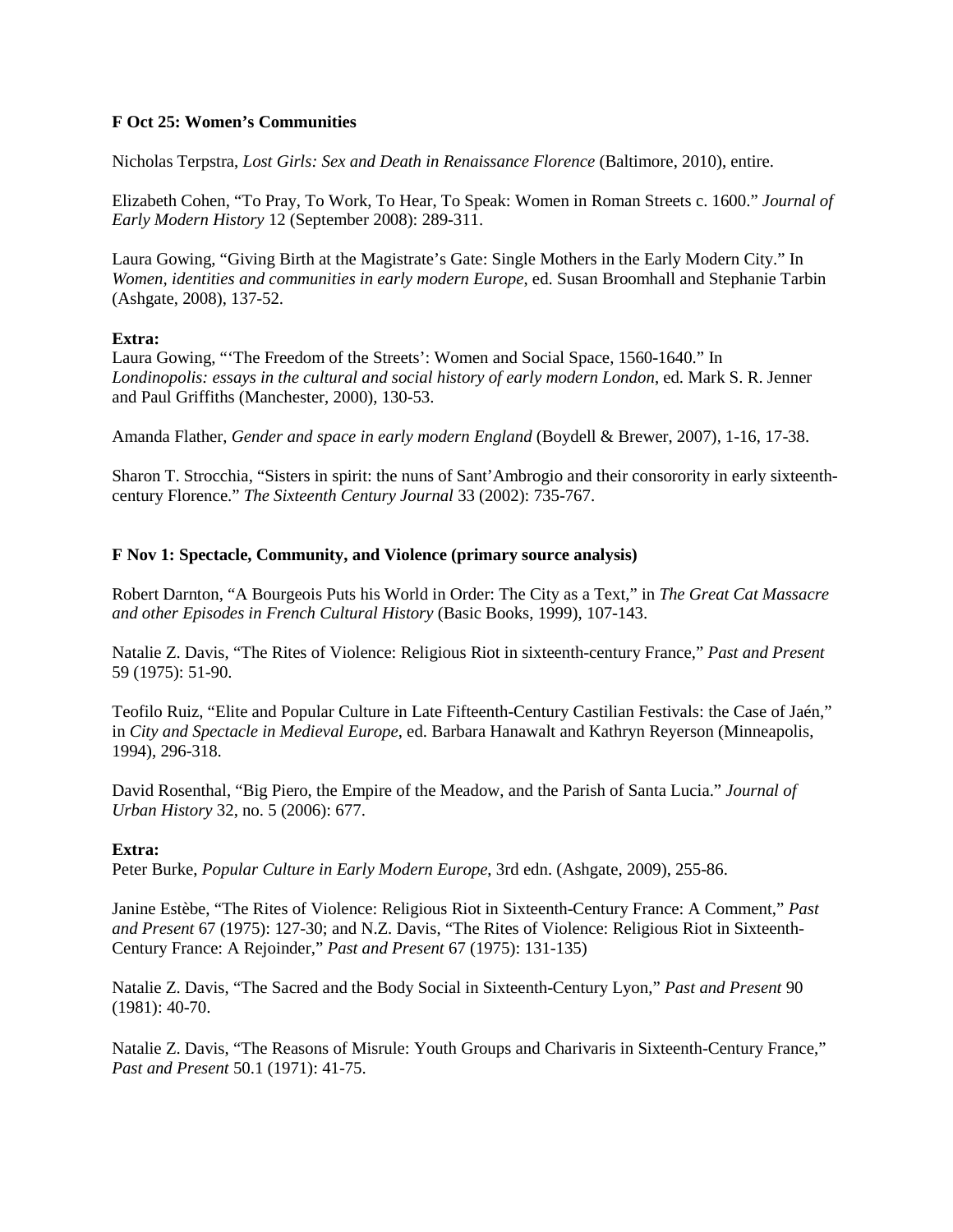### **F Nov 8: Information networks and the 'Culture of the Street'**

John Edwards, "The culture of the street: the Calle de la Feria in Córdoba, 1470-1520," in *Mediterranean Urban Culture, 1400-1700*, ed. Alexander Cowan (Exeter, 2000), 69-82, 232-5.

**James Grehan, "Smoking and "Early Modern" Sociability: The Great Tobacco Debate in the Ottoman Middle East (Seventeenth to Eighteenth Centuries),"** *American Historical Review* **111.5 (2006): 1352-1377.**

**John Money,** *Experience and Identity: Birmingham and the West Midlands, 1760-1800* **(McGill, 1977), chap. 4, "Social and Cultural Aspirations: Music and the Stage," pp. 80-97.**

Rosa Salzberg, "Selling Stories and Many Other Things In and Through the City: Peddling Print in Sixteenth-Century Florence and Venice." *Sixteenth-Century Journal* 42.3 (2011): 737-59.

### **Extra:**

Alexander Cowan, "Seeing is Believing. Urban Gossip and the Balcony in Early Modern Venice," *Gender and History* 23.3 (2011): 721-38.

Elizabeth Horodowich, "The gossiping tongue: oral networks, public life and political culture in early modern Venice," *Renaissance Studies* 19.1 (Feb, 2005): 22-45.

Rosa Salzberg, "In the Mouth of Charlatans: Street Performers and the Dissemination of Pamphlets in Renaissance Italy." *Renaissance Studies* 24.5 (2010): 638-53.

**Jürgen Habermas,** *The Structural Transformation of the Public Sphere***, trans. Thomas Burger (MIT, 1989), chap. 2, "Social Structures of the Public Sphere," pp. 27-56.**

# **F Nov 15: Economic Transformations**

Peter Earle, "The Economy of London, 1660-1730," in *Urban Achievement in Early Modern Europe*, ed. Patrick O'Brien (Cambridge, 2001), 81-96.

Simon Schama, *The Embarrassment of Riches: An Interpretation of Dutch Culture in the Golden Age* (London, 1987), 289-371.

### **Bertie Mandelblatt, "Transatlantic Commodity: Irish Salt Beef in the French Atlantic World,"**  *History Workshop Journal* **63 (2007): 18-47.**

## **David Sacks, "The Corporate Town and the English State: Bristol's "Little Businesses:" 1625- 1641,"** *Past and Present* **110 (1986): 69-105.**

### **Extra:**

Alexander Cowan, *Urban Europe 1500–1700*. (London, 1998), 3-31.

Jan de Vries, "The Industrial Revolution and the Industrious Revolution," *Journal of Economic History* 54 (1994): 249-71.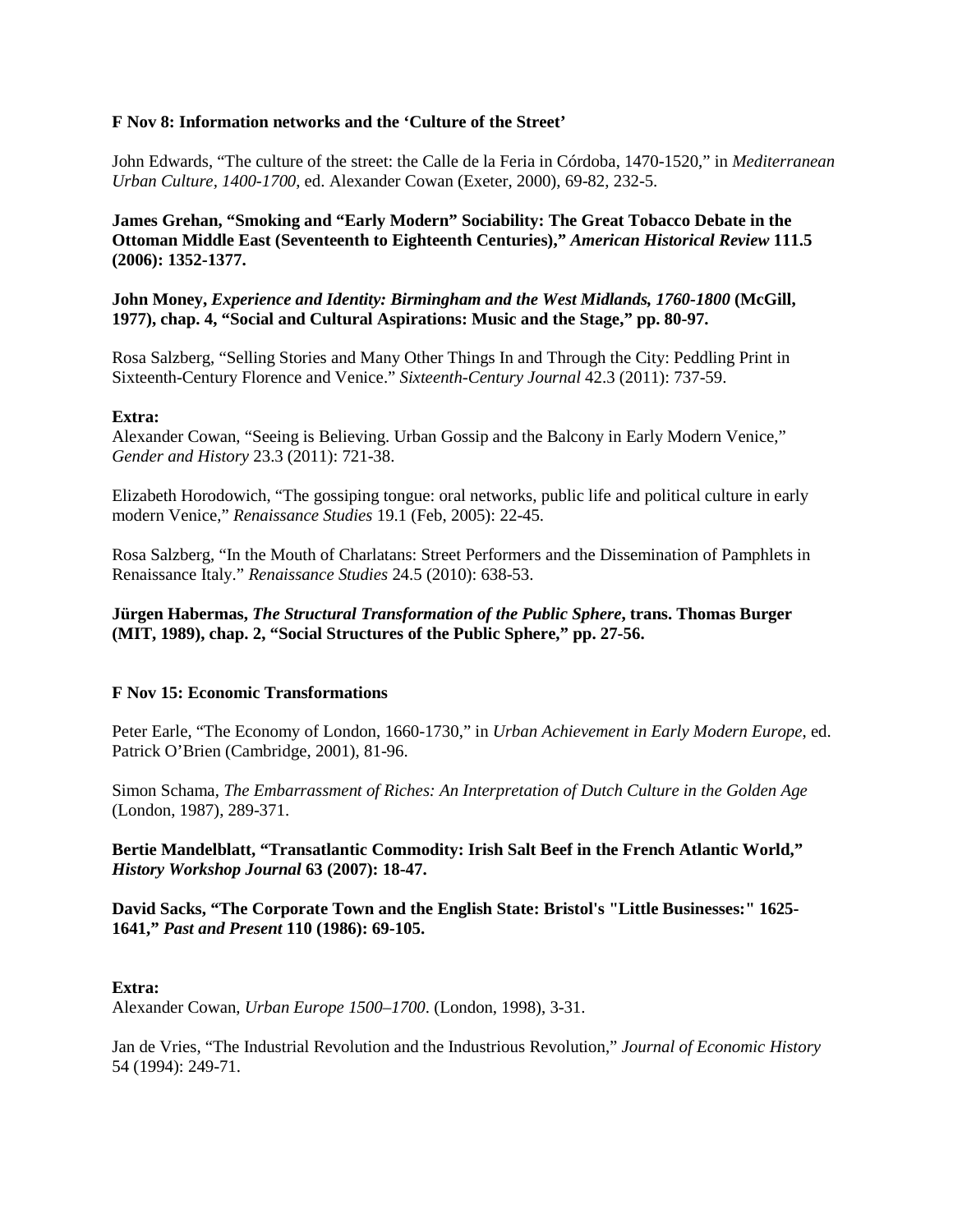Philip T. Hoffman, Gilles Postel-Vinay, and Jean-Laurent Rosenthal, "Information and Economic History: How the Credit Market in Old Regime Paris Forces Us to Rethink the Transition to Capitalism," *AHR* 104 (1999): 69-94

**F Nov 22**: **Writing time (no class)**

**F Nov 29: Thanksgiving break (no class) (draft of paper by Nov. 25 by email)**

**F Dec 6: Writing time (no class) but peer reviews due by email**

**F Dec 13: Discussion of research projects**

**F Dec 20: Final paper due**